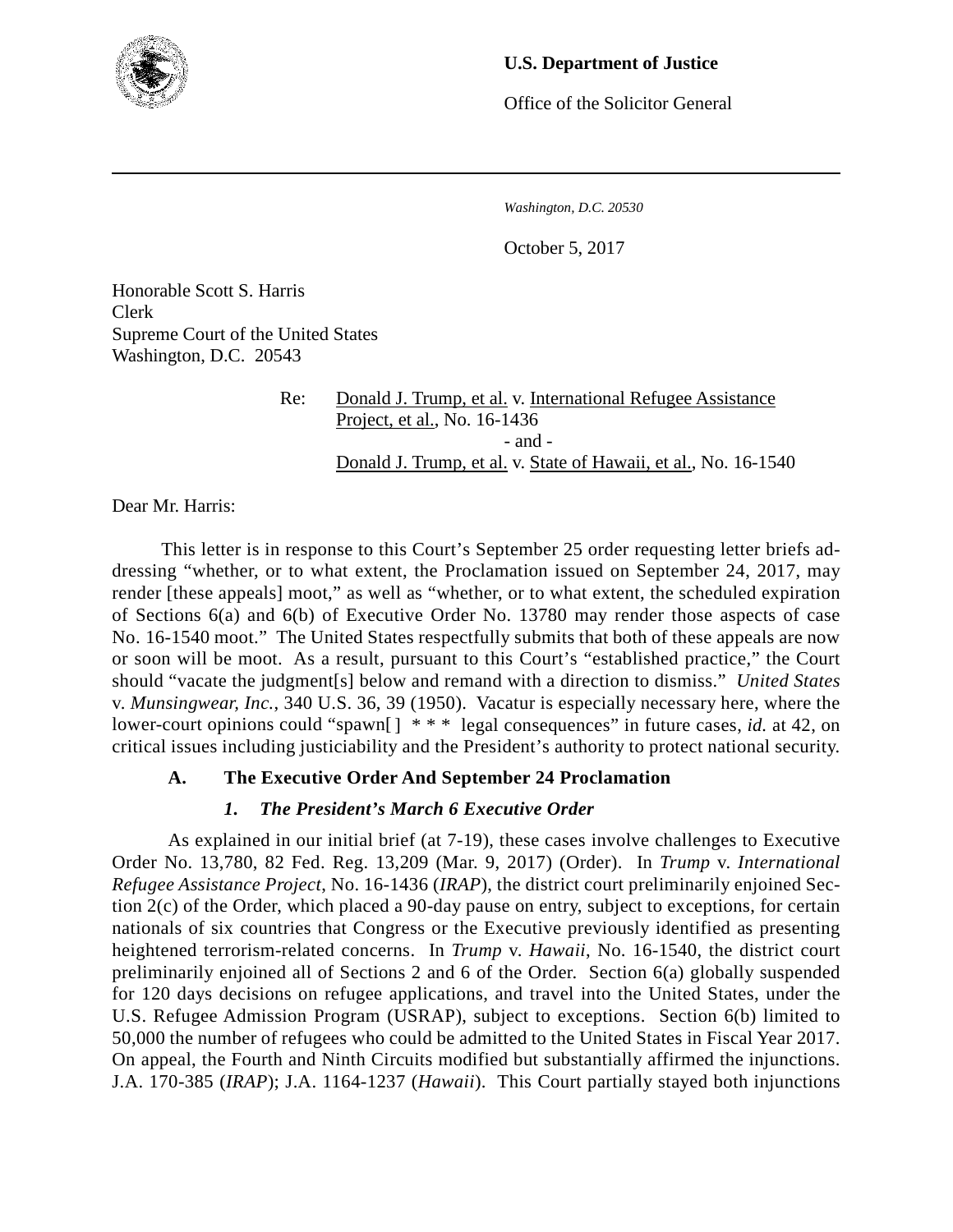on June 26, *Trump* v. *International Refugee Assistance Project*, 137 S. Ct. 2080, 2087-2089 (2017) (per curiam), which triggered the Order's effective date, 82 Fed. Reg. 27,965 (June 19, 2017).

For refugees, the Order's cap in Section 6(b) ended on September 30, at the conclusion of Fiscal Year 2017. Gov't Br. 38 n.14. The President has established a new maximum number of refugees to be admitted in Fiscal Year 2018 per 8 U.S.C. 1157. See Memorandum for Sec'y of State, *Presidential Determination on Refugee Admissions for Fiscal Year 2018* (Sept. 29, 2017), https://www.whitehouse.gov/the-press-office/2017/09/29/presidential-memorandumsecretary-state. Section 6(a)'s global suspension on travel and decisions for refugees is set to expire on October 24—120 days after the government was able to put the Order into effect following this Court's stay. During that 120-day period, the Order directed that "the Secretary of State, in conjunction with the Secretary of Homeland Security and in consultation with the Director of National Intelligence, shall review the USRAP application and adjudication processes to determine what additional procedures should be used to ensure that individuals seeking admission as refugees do not pose a threat to the security and welfare of the United States, and shall implement such additional procedures." J.A. 1433.

Section 2(c)'s temporary entry suspension expired on September 24, 90 days after this Court's June 26 stay. Gov't Br. 36. In Section 2(a), the President directed the Secretary of Homeland Security to conduct a global review to determine whether foreign governments provide adequate information about their nationals seeking U.S. visas. The Order directed the Secretary to report his findings to the President, after which nations identified as deficient would have time to alter their practices. In its June 26 order, the Court stated that it "expect[ed]" its stay would "permit the Executive to conclude its internal work and provide adequate notice to foreign governments within the 90-day life of § 2(c)." 137 S. Ct. at 2089.

#### *2. The President's September 24 Proclamation*

On September 24, the President issued a Proclamation summarizing the completed review and notice process, as well as his findings and corresponding determinations. Proclamation No. 9645, 82 Fed. Reg. 45,161 (Sept. 27, 2017). The Proclamation describes how, as part of the government's review, the Secretary of Homeland Security, in consultation with the Secretary of State and the Director of National Intelligence, determined the information needed from or about foreign governments to enable the United States to assess its ability to make informed decisions about foreign nationals applying for visas. That information had three components: (1) identity-management information, to assess "whether the country issues electronic passports embedded with data to enable confirmation of identity, reports lost and stolen passports to appropriate entities, and makes available upon request identity-related information not included in its passports"; (2) national-security and public-safety information, to determine "whether the country makes available  $***$  known or suspected terrorist and criminal-history information upon request, whether the country provides passport and national-identity document exemplars, and whether the country impedes the United States Government's receipt of information"; and (3) a national-security and public-safety risk assessment, including such factors as "whether the country is a known or potential terrorist safe haven, whether it is a participant in the Visa Waiver Program \* \* \* that meets all of [the program's] requirements, and whether it regularly fails to receive its nationals subject to final orders of removal from the United States." § 1(c).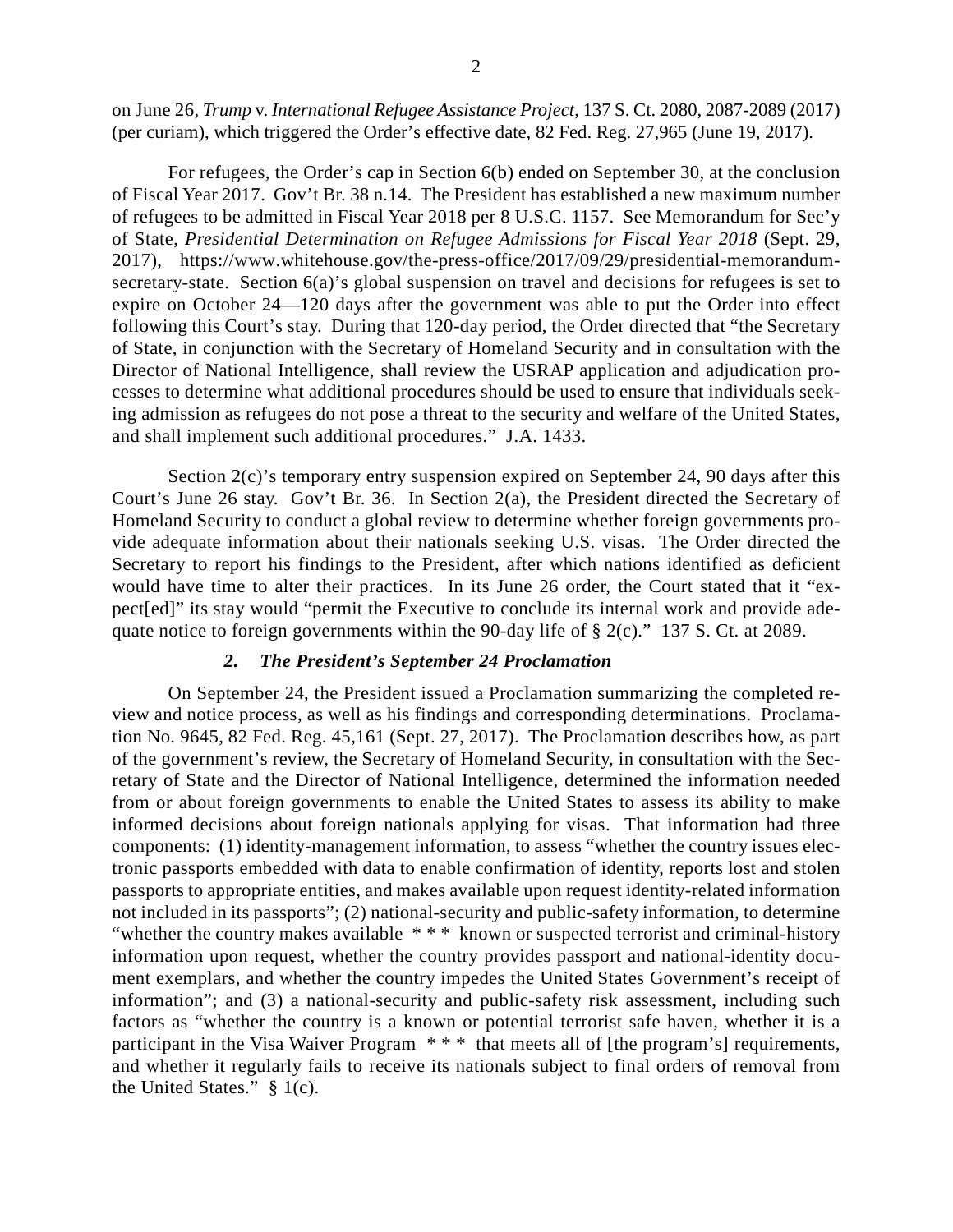After developing these criteria, the Department of Homeland Security, in coordination with the Department of State, collected data on and evaluated every foreign country. Based on the specified criteria, the Secretary of Homeland Security identified 16 countries as "inadequate." § 1(e). Another 31 countries were classified as "at risk" of becoming "inadequate." *Ibid.* These preliminary results were submitted to the President on July 9, as the Order directed. § 1(c). The Department of State then conducted a 50-day engagement period to encourage all foreign governments to improve their performance. These diplomatic efforts yielded significant gains: for example, 29 countries produced travel-document exemplars to combat fraud, and 11 countries agreed to share information on known or suspected terrorists.  $\S$  1(f).

After the engagement period ended, the Secretary of Homeland Security submitted a report to the President, per Section 2(e), recommending entry restrictions on certain nationals from seven countries (Chad, Iran, Libya, North Korea, Syria, Venezuela, and Yemen) that continue to be "inadequate" in providing information to the United States. § 1(h)(ii). The Secretary also determined that Iraq did not meet the United States' requirements, but in lieu of entry restrictions, recommended additional scrutiny of Iraqi nationals seeking entry because of the United States' close cooperative relationship with Iraq, the strong United States diplomatic presence in Iraq, the significant presence of United States forces in Iraq, and Iraq's commitment to combatting the Islamic State of Iraq and Syria (ISIS). § 1(g). The Secretary also recommended entry restrictions on nationals of Somalia. Although Somalia generally satisfies the information-sharing criteria, the Secretary found that the Somali government's inability to effectively and consistently cooperate, as well as the terrorist threat that emanates from its territory, present special circumstances warranting limitations on entry. § 1(i).

Pursuant to the President's broad authority under Article II of the Constitution and federal statutes, including 8 U.S.C. 1182(f) and 1185(a)(1), and based on extensive consultation with his Cabinet, the President issued a Proclamation on September 24, 2017 consistent with the Secretary of Homeland Security's recommendations. The Proclamation imposes a different set of restrictions than Section 2(c) of the Order, and it applies to a different set of countries. Unlike the Order, the Proclamation imposes no restrictions on Sudan, but it does impose restrictions on Chad, North Korea, and Venezuela. The restrictions are tailored for each country to take account of U.S. goals for foreign policy, national security, and counterterrorism, as well as individualized assessments of the country's conditions and capabilities. Thus, for countries that refuse to cooperate regularly with the United States (Iran, North Korea, and Syria), the Proclamation suspends entry of persons seeking both immigrant and nonimmigrant visas; for countries that are valuable terrorism partners but nonetheless have information-sharing deficiencies (Chad, Libya, and Yemen), it suspends entry only of persons seeking immigrant visas and business, tourist, and business/tourist nonimmigrant visas; for Somalia, it suspends entry of persons seeking immigrant visas and requires additional scrutiny of nationals seeking nonimmigrant visas; and for Venezuela, it suspends entry of "officials of government agencies of Venezuela involved in screening and vetting procedures" and "their immediate family members" on nonimmigrant business and tourist visas. § 2.

The Proclamation also exempts certain categories of foreign nationals from the suspensions and provides that the limitations on entry are subject to case-by-case waivers in accordance with guidance implemented by the Departments of State and Homeland Security. § 3.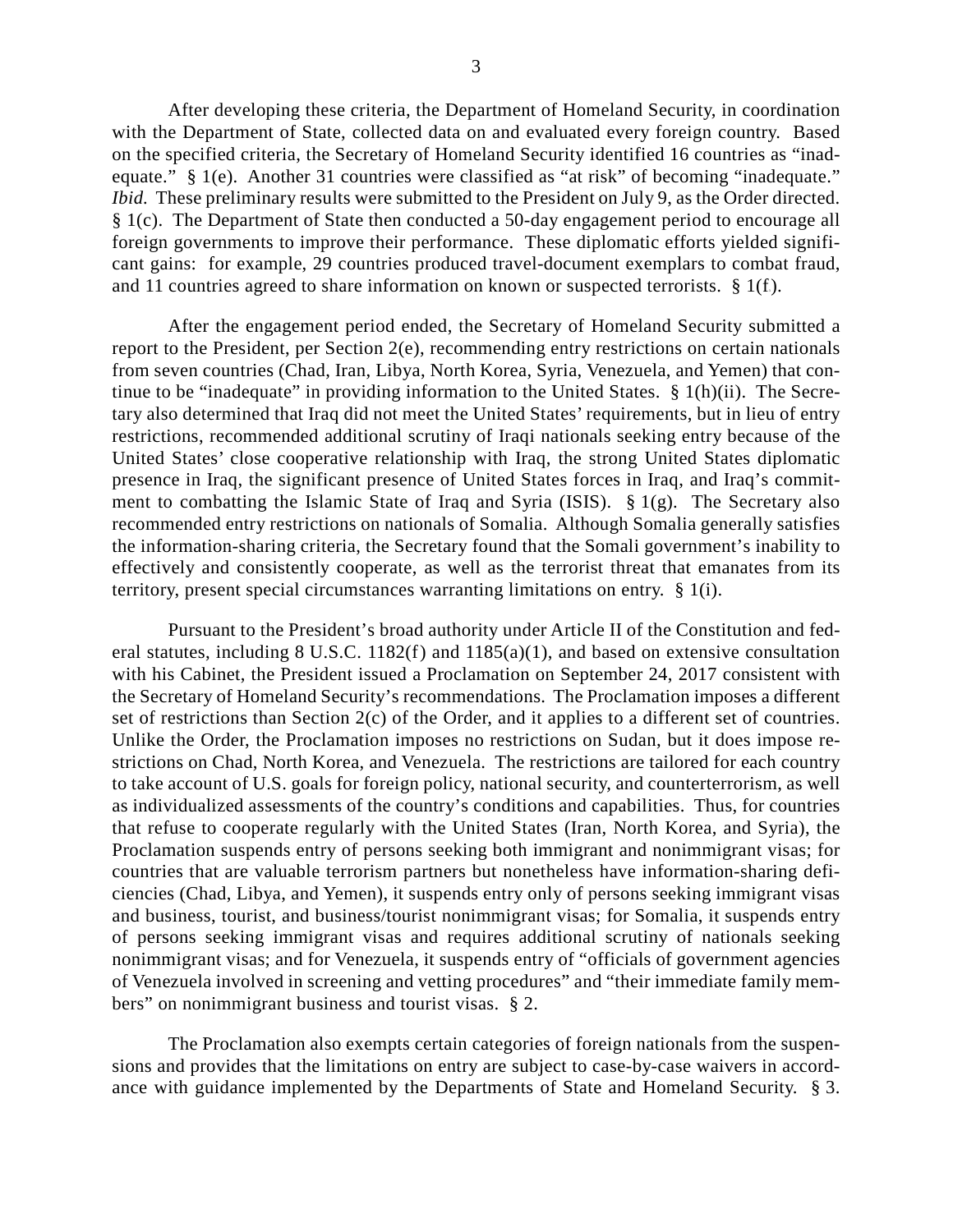For each country, the Proclamation is designed "to encourage cooperation" and to "protect the United States until such time as improvements occur."  $\S 1(h)(i)$ . To that end, it requires an ongoing review process to determine whether the limitations imposed should be continued, terminated, modified, or supplemented. § 4. The suspensions on entry were effective immediately for foreign nationals who previously were restricted under the Order and this Court's June 26 stay, and they will be effective October 18 for all other covered persons. § 7.

## **B. The Appeals Of The Preliminary Injunctions Are Or Soon Will Be Moot**

## *1. Sections 2(c) and 6(b) of the Order have expired*

Section 2(c)'s 90-day entry suspension ended on September 24. Section 6(b)'s refugee cap ended on September 30. As a result, the preliminary injunction in *IRAP* against Section 2(c) is now without effect, as are the portions of the preliminary injunction in *Hawaii* against Sections 2(c) and 6(b). Thus, these appeals of the injunctions are moot. See *University of Tex.* v. *Camenisch*, 451 U.S. 390, 394 (1981) (When enjoined conduct has ceased, "the correctness of the decision to grant [the] preliminary injunction  $**$  is moot."). If this Court were to continue to hear these appeals, it would be asked to decide questions with no ongoing practical import: for example, whether the Ninth Circuit was wrong to conclude that the Order lacked sufficient findings, J.A. 1197, even though the Proclamation is supported by new and different national-security findings; and whether the Fourth Circuit was wrong to conclude that the Order's national-security determinations were pretextual, J.A. 219-223, even though the Proclamation now in effect is the result of an extensive, multi-agency review and recommendations from the President's Cabinet. An opinion from this Court on those issues would be advisory.

For the same reason, even if respondents' claims were ever justiciable, but see Gov't Br. 22-35, Sections 2(c) and 6(b) of the Order no longer impose any arguable harm on respondents. See *Arizonans for Official English* v. *Arizona*, 520 U.S. 43, 67 (1997) ("To qualify as a case fit for federal-court adjudication, 'an actual controversy must be extant at all stages of review, not merely at the time the complaint is filed.' ") (citation omitted). As the United States explained in its initial brief (at 28-30), the claims of the only two individual respondents whom the courts of appeals found to have standing became moot wholly apart from the Order's expiration when their relatives received visas. And now that the Order has expired, neither they nor any other respondent can claim to be injured by any supposed "message" that the Order formerly communicated. Nor can Hawaii claim pecuniary or any other type of harm from the now-lapsed provisions. Indeed, respondents themselves effectively conceded in this Court that the running of the Order's time limits would moot these appeals. See IRAP Br. in Opp. 13 (arguing that when Section  $2(c)$ 's time-limited ban expires, "[a]t that point, the injunction will be moot"); Hawaii Supp. Br. in Opp. to Appl. for Stay 35 (arguing that "'time will soon bury the question'" because once the government's reviews were complete, "this Court's review will serve no practical purpose") (citation omitted).

The President's September 24 Proclamation confirms that respondents' challenges to Section 2(c) are moot, because this Court has held that a case is moot when a challenged government regulation is replaced by one that is not substantially similar. See, *e.g.*, *Kremens* v. *Bartley*, 431 U.S. 119, 128-129 (1977) (claims of named plaintiffs challenging a Pennsylvania statute were moot because the state had since enacted a new statute substantially altering the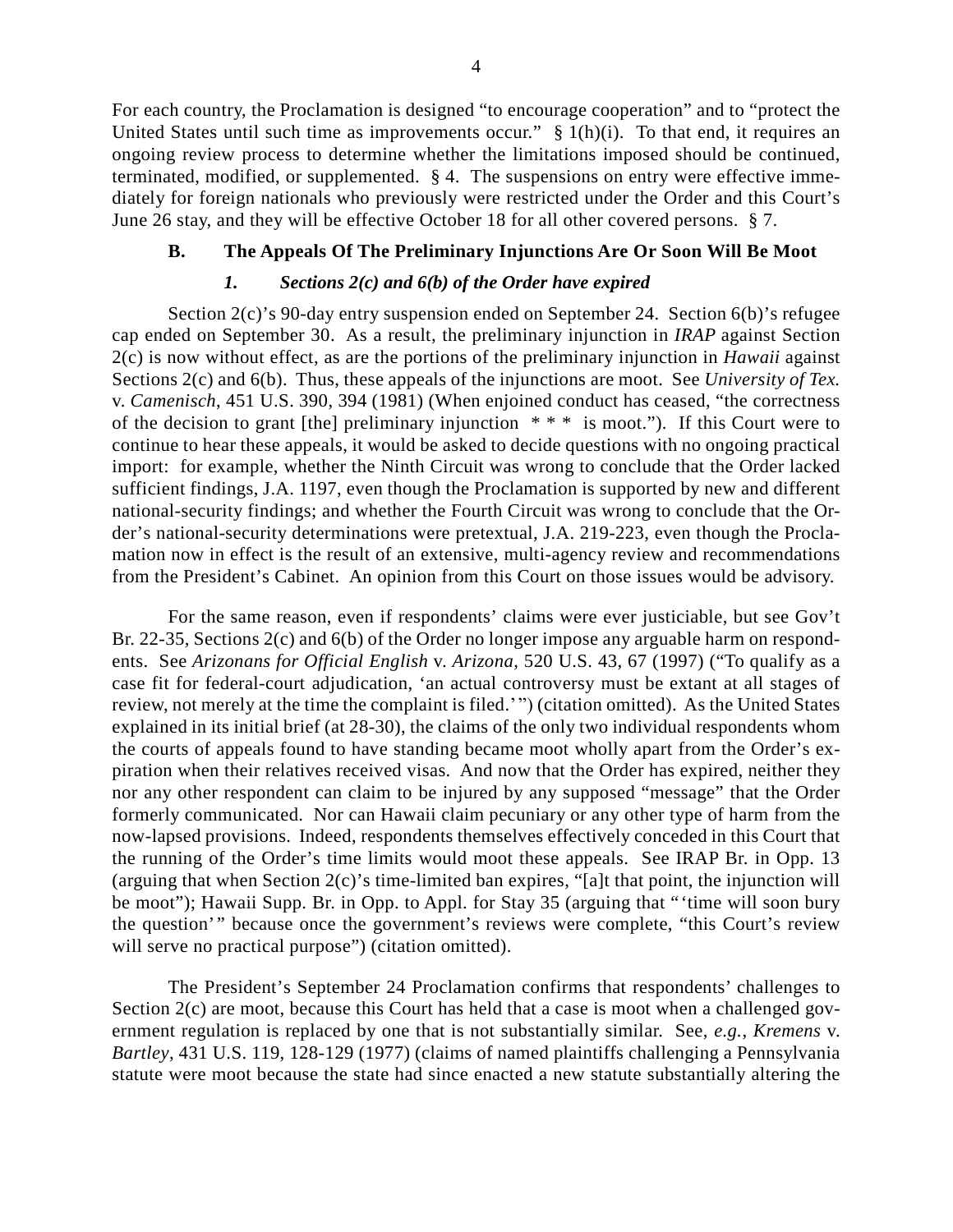challenged procedures). Here, the new Proclamation materially differs from the Order in several ways that bear directly on the legal questions raised by these appeals. In *Hawaii*, the Ninth Circuit's core statutory holding was that the Order lacked a "sufficient finding \* \* \* that the entry of the excluded classes [of aliens] would be detrimental to the interests of the United States." J.A. 1197. And in *IRAP*, the Fourth Circuit held that the Order was the product of religious animus, not bona fide security concerns. J.A. 219-223 (concluding that Order was "motivated" by a "desire to exclude Muslims from the United States"). The Proclamation's text and operation, however, differ significantly from Section 2(c), and it is based on detailed findings regarding the national-security interests of the United States that were reached after a thorough, worldwide review and extensive consultation. Although the *IRAP* respondents are now challenging the Proclamation, see 17-cv-361 D. Ct. Doc. 198, at 2 (D. Md. Sept. 29, 2017), that new and distinct challenge must proceed on its own terms and in the district court in the first instance.[\\*](#page-4-0)

The exceptions to mootness that this Court has recognized do not apply. The limited exception when a legal question is capable of repetition yet evading review "applies 'only in exceptional circumstances,'" where "the challenged action [is] in its duration too short to be fully litigated prior to cessation or expiration," and "there [is] a reasonable expectation that the same complaining party [will] be subject to the same action again." *Kingdomware Technologies, Inc.* v. *United States*, 136 S. Ct. 1969, 1976 (2016) (citation omitted; brackets in original). Here, there is no significant likelihood that the same parties will be subject to the same action again. Dr. Elshikh's mother-in-law and Doe #1's wife have now received visas to immigrate to the United States, and Dr. Elshikh's mother-in-law has in fact already entered the country. Gov't Br. 30. Although Dr. Elshikh claims to have other relatives who could be affected by a policy that denies entry to nationals of certain countries, that claim is not in the record. Regardless, there is no evidence that he or anyone else has successfully petitioned the U.S. Citizenship and Immigration Services on behalf of those other relatives or that they have filed visa applications with the State Department. "Such speculative contingencies afford no basis for [the Court's] passing on the substantive issues [the parties] would have [the Court] decide with respect to the now-expired provisions." *Burke* v. *Barnes*, 479 U.S. 361, 364-365 (1987) (citation, and quotation marks omitted). Moreover, no respondent is likely to face the "same action": the purposes of the temporary suspensions that were set out in the Order have been accomplished, and the President has issued a new Proclamation based on new findings.

The exception to mootness for a defendant's "voluntary cessation" of "allegedly illegal conduct" also does not apply here. *City of Mesquite* v. *Aladdin's Castle, Inc.*, 455 U.S. 283, 289 n.10 (1982). That exception exists because "a party should not be able to evade judicial review, or to defeat a judgment, by temporarily altering questionable behavior." *City News & Novelty, Inc.* v. *City of Waukesha*, 531 U.S. 278, 285 n.1 (2001). But the government has not

<span id="page-4-0"></span> <sup>\*</sup> Similarly, the President's September 29 Determination regarding the maximum number of refugees to be admitted in Fiscal Year 2018 confirms that the *Hawaii* respondents' challenge to Section 6(b) is moot. The Ninth Circuit held that Section 6(b) violated 8 U.S.C. 1157 because it reduced mid-year the number of admissible refugees below the maximum that had been set for Fiscal Year 2017. J.A. 1216-1221. But the new Determination establishes a new, different maximum for the newly commenced fiscal year, rendering academic the Ninth Circuit's analysis of Section 6(b) of the Order under 8 U.S.C. 1157.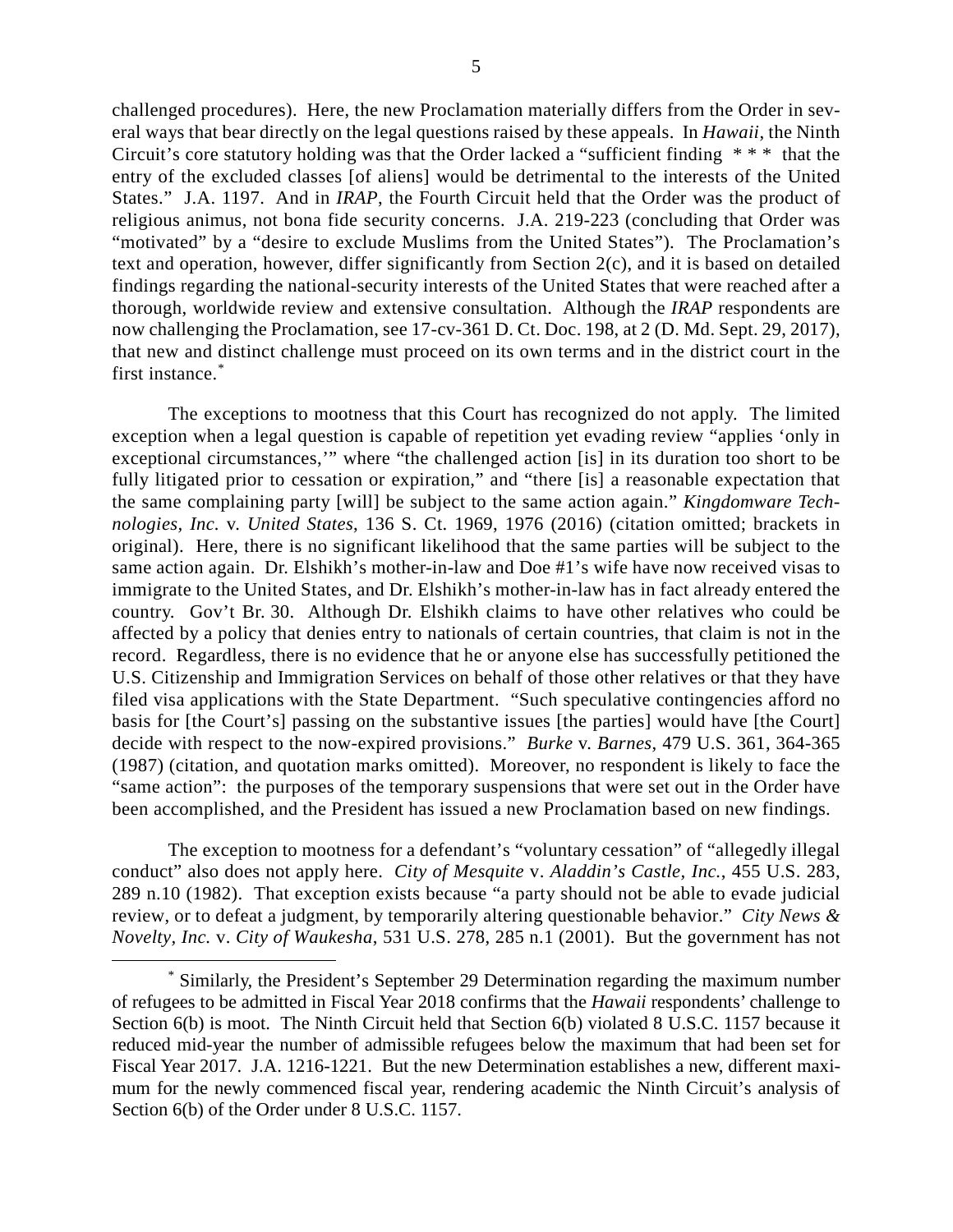altered Section 2(c) or 6(b) of the Order to cause mootness. Rather, the entry suspension and refugee cap were always temporary while the Departments of State and Homeland Security reviewed the Nation's screening and vetting procedures; the provisions simply expired by their own terms. In *Burke*, Members of the House of Representatives sued to challenge the President's pocket-veto of a bill pertaining to U.S. military aid to El Salvador. 479 U.S. at 363. When the "bill in question expired by its own terms  $* * * a$  few weeks after the Court of Appeals entered its judgment," this Court held "that any issues concerning whether [the bill] became a law were mooted." *Ibid.* The same is true here. And although the President extended the suspensions' effective date to clarify that they would take effect only when injunctions against them were lifted, that had the effect of prolonging the potential for judicial review not evading it. If respondents (or anyone else) believes the Proclamation violates their rights, they can file new challenges and those claims will not evade review (provided the plaintiffs satisfy the requirements for judicial review, such as standing).

#### *2. The global suspension of refugee travel and decisions under Section 6(a) is scheduled to expire soon*

Section 6(a)'s 120-day global suspension on refugee adjudications and travel is set to expire on October 24. At the end of the 120 days, the Order directs that "[t]he Secretary of State shall resume travel of refugees into the United States under the USRAP \* \* \* , and the Secretary of Homeland Security shall resume making decisions on applications for refugee status only for stateless persons and nationals of countries for which the Secretary of State, the Secretary of Homeland Security, and the Director of National Intelligence have jointly determined that the additional procedures implemented pursuant to [the review during the 120-day process] are adequate to ensure the security and welfare of the United States." J.A. 1433-1434. The Section 6(a) review process is ongoing, and the United States anticipates that, per the terms of the Order, the government will complete its review and undertake any new actions regarding refugees by October 24. The government will promptly apprise the Court of such developments.

Any further decision regarding prospective restrictions on refugees, based on the multiagency assessments conducted during the 120-day review, will confirm that the appeal of the injunction in *Hawaii* against Section 6(a) is moot. Just as a challenge to the new Proclamation would require new claims, a challenge to the legality of any new measures regarding refugees would require a showing that such measures are causing a concrete and particularized injury, as well as new proceedings to account for the government's review process. None of that is before the Court here. In fact, no respondent in *Hawaii* even has a justiciable claim against Section 6(a). See Gov't Reply Br. 16-17. Hawaii is the only party whose challenge to Section 6(a) is at issue in this Court, see *id.* at 16, but at most a handful of refugees are placed in Hawaii each year (approximately three per year since 2010, none in Fiscal Year 2016, and only three in Fiscal Year 2017). See Hawaii Br. 22; Bureau of Population, Refugees, and Migration, U.S. Dep't of State, *Proposed Refugee Admissions for Fiscal Year 2018*, Tbl. VIII, https://www.state.gov/documents/organization/274857.pdf; Bureau of Population, Refugees, and Migration, U.S. Dep't of State, *Refugee Arrivals by Placement State and Nationality Oct. 1, 2016 through Aug. 31, 2017*, http://www.wrapsnet.org/s/Arrivals-by-State-and-Nationalityby-Month9517.xls. Hawaii cannot show a cognizable injury from being able to receive refugees except those covered by any particular set of restrictions, and Hawaii clearly has not done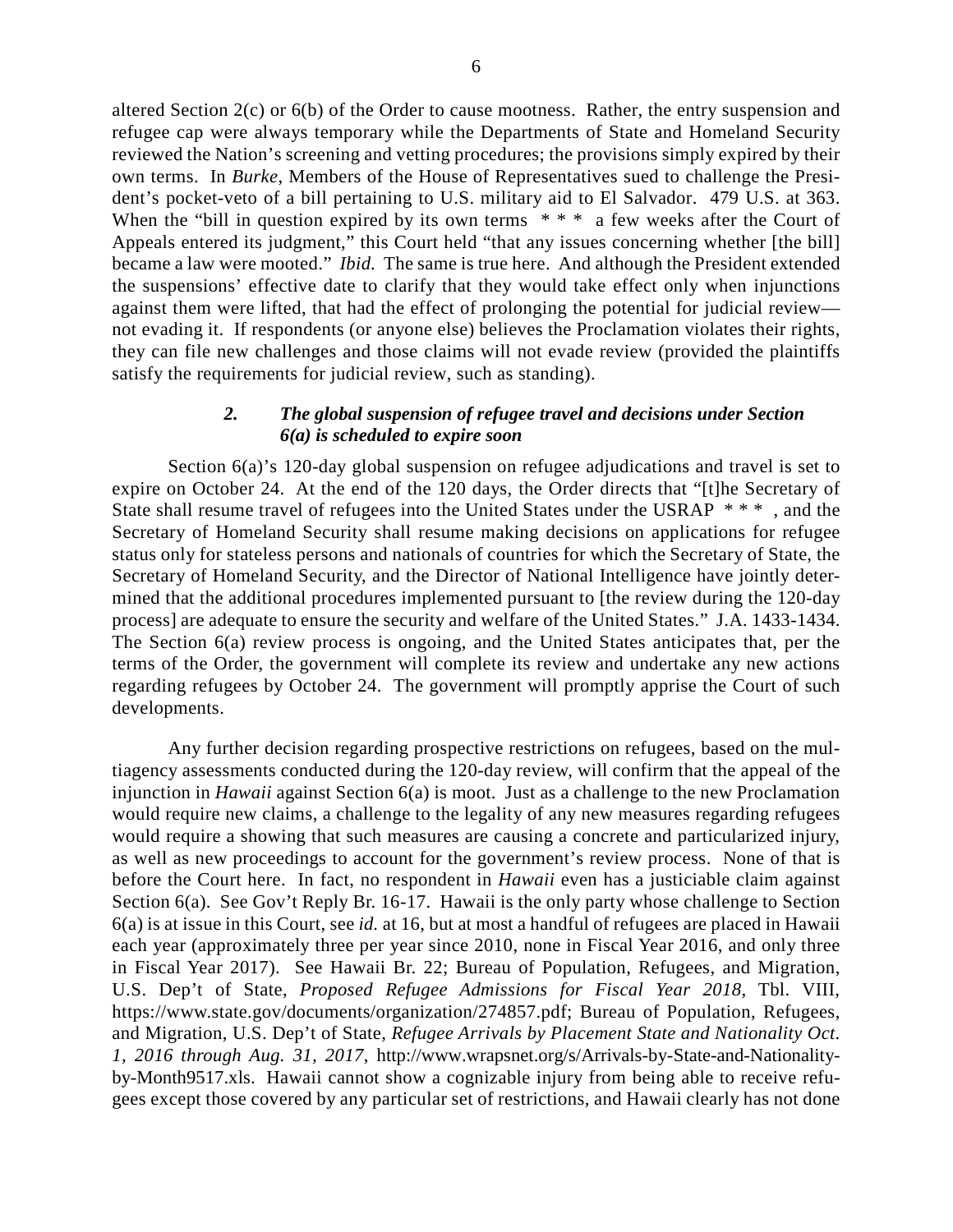so on this record. Nor could Hawaii establish that any new measures would cause it irreparable harm, which independently precludes continued injunctive relief.

### **C. The Judgments Below Should Be Vacated Under** *Munsingwear*

Where, as here, an appeal becomes moot before the appealing party can obtain review, the Court's "established practice" is to "vacate the judgments below and remand with a direction to dismiss." *Munsingwear*, 340 U.S. at 39. This rule is "commonly utilized," *id.* at 41, and is the "normal" procedure for mootness, *Camreta* v. *Green*, 563 U.S. 692, 713 (2011). The rule serves important purposes: vacatur "clears the path for future relitigation of the issues between the parties and eliminates a judgment, review of which was prevented through happenstance." *Munsingwear*, 340 U.S. at 40. In addition, a "party who seeks review of the merits of an adverse ruling, but is frustrated by the vagaries of circumstance, ought not in fairness be forced to acquiesce in the judgment." *U.S. Bancorp Mortgage Co.* v. *Bonner Mall P'ship*, 513 U.S. 18, 25 (1994). "Vagaries of circumstance" describes these cases: the temporary provisions in Sections 2(c) and 6(b) of the Order have expired on their own terms, and Section 6(a)'s global suspension on refugees will soon do likewise. This Court repeatedly has vacated preliminary injunctions where cases became moot on their way here. See *Honig* v. *Students of Cal. Sch. for the Blind*, 471 U.S. 148 (1985) (per curiam); *Railway Labor Executives' Ass'n* v. *Gibbons*, 455 U.S. 457 (1982); *Camenisch*, 451 U.S. at 390.

Vacatur is particularly essential here given the implications of the decisions below for the President's ability to conduct foreign affairs and protect national security. As this Court has repeatedly noted, "courts traditionally have been reluctant to intrude upon the authority of the Executive in military and national security affairs." *Department of Navy* v. *Egan*, 484 U.S. 518, 530 (1988); see *Kiobel* v. *Royal Dutch Petroleum Co.*, 569 U.S. 108, 115-116 (2013) (noting "the danger of unwarranted judicial interference in the conduct of foreign policy"); *First Nat. City Bank* v. *Banco Nacional de Cuba*, 406 U.S. 759, 765-768 (1972) (opinion of Rehnquist, J.) ("[T]his Court has recognized the primacy of the Executive in the conduct of foreign relations."). If allowed to stand, the lower courts' decisions threaten to undermine the Executive's ability to deal with sensitive foreign-policy issues in strategically important regions of the world. The Court should not permit that unnecessary consequence, especially when the rulings below are preliminary injunctions litigated on a highly expedited basis.

## *1. The government did not attempt to evade judicial review*

Respondents note that vacatur generally is not appropriate where "the party seeking relief from the judgment below caused the mootness by voluntary action." *Bancorp*, 513 U.S. at 24. This exception to *Munsingwear* has been applied where the party seeking vacatur mooted the case by settlement, *id.* at 25, or failed to pursue an appeal, *Karcher* v. *May*, 484 U.S. 72, 83 (1987). But those are starkly different from the circumstances here. Indeed, this Court has previously recognized that vacatur is the proper course when a case becomes moot due to the expiration of a challenged law. See *Burke*, 479 U.S. at 363. In *Burke*, where the case was mooted when the challenged bill "expired by its own terms," this Court vacated the court of appeals' judgment and remanded with instructions to dismiss the complaint. *Id.* at 365. This case is materially indistinguishable from *Burke*. And the brevity of the Order's temporary provisions is actually a virtue, ensuring that restrictions are not retained for longer than is necessary.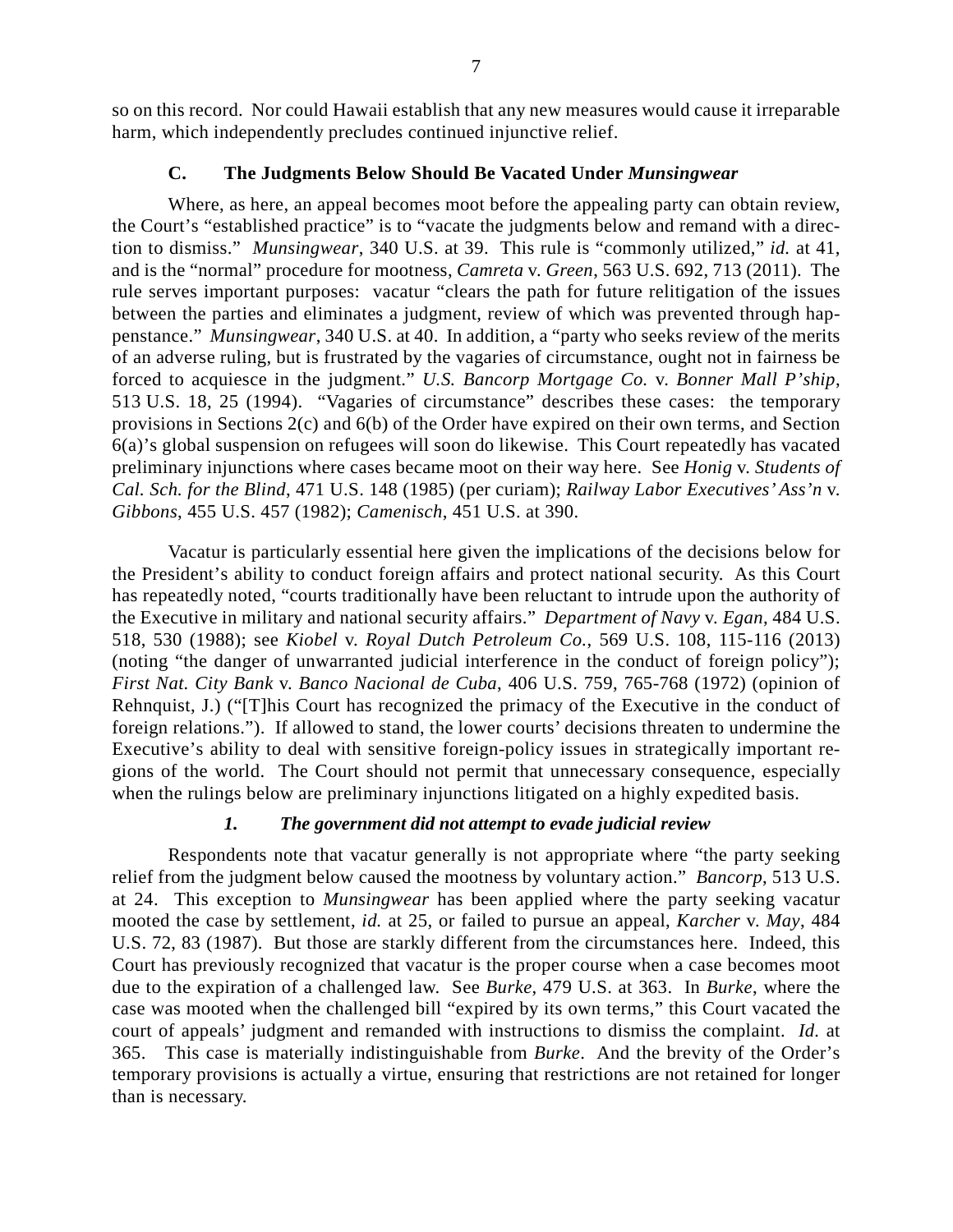The logic of *Burke*, as the Court made clear in *Alvarez* v. *Smith*, 558 U.S. 87 (2009), is that when neither a "desire to avoid review" nor "the presence of th[e] federal case" played any "significant role" in motivating the circumstances that caused mootness, there is "not present \* \* \* the kind of 'voluntary forfeit[ure]' of a legal remedy that led the Court in *Bancorp* to find that considerations of 'fairness' and 'equity' tilted against vacatur." *Id*. at 96-97 (brackets in original). That description fully applies here: the mooting events in these appeals—the time limits that were features of the Order from the start—were unrelated to the litigation and certainly not an attempt to evade judicial review. From the beginning, the Order's entry and refugee suspensions always were temporary measures to facilitate the government's interagency review processes and to protect national security in the interim.

#### *2. Numerous additional factors counsel in favor of vacatur*

Although vacatur is an "equitable tradition," *Bancorp*, 513 U.S. at 25, the Court has recognized that sometimes it is a "necessity," *Camreta*, 563 U.S. at 713. It is difficult to imagine circumstances better suited to *Munsingwear* than these.

*First*, as noted above, leaving intact the lower courts' judgments potentially could inflict serious damage on the President's ability to protect national security, conduct foreign affairs, and formulate Executive Branch policy. In *Arizonans*, this Court recognized that, when considering the equities of vacatur, courts should take account of exceptional circumstances, including affording respect for the place of States in our federal system. 520 U.S. at 75. These appeals concern another, no less critical part of our constitutional structure—the Framers' allocation of responsibility to the Executive to manage foreign affairs and protect national security. See, *e.g.*, *Winter* v. *Natural Res. Def. Council, Inc.*, 555 U.S. 7, 24 (2008) ("[N]either the Members of this Court nor most federal judges begin the day with briefings that may describe new and serious threats to our Nation and its people." (quoting *Boumediene* v. *Bush*, 553 U.S. 723, 797 (2008))); *Reno* v. *American-Arab Anti-Discrimination Comm.*, 525 U.S. 471, 490-491 (1999) (noting that immigration and deportation policy implicates "foreign-policy objectives" that the judiciary is "ill equipped" to assess). Here, the President acted pursuant to the broad authority vested in him by the Constitution and Acts of Congress, including 8 U.S.C. 1182(f) and 1185(a)(1). When the President of the United States, pursuant to express statutory authorizations and in consultation with multiple Cabinet officials, has implemented procedures that he deems necessary to protect national security, invalidation of the President's action should not stand where mootness prevents this Court from considering the matter.

*Second*, the decisions below have the potential for seriously problematic "prospective effect[s]," *Camreta*, 563 U.S. at 702, contrary to the Court's admonition that a judgment "unreviewable because of mootness" generally should not "spawn[] any legal consequences," *Munsingwear*, 340 U.S. at 42. In *Camreta*, the Court reviewed a lower-court opinion that had found a constitutional violation but also had held that the defendants were shielded by qualified immunity. The case thereafter became moot, and this Court held that vacatur was appropriate because "a constitutional ruling in a qualified immunity case is a legally consequential decision." 563 U.S. at 713. Even though the defendants had ultimately prevailed below on qualified-immunity grounds, the "adverse constitutional ruling" would continue to "injur[e]" them, because an official who "regularly engages in that conduct as part of his job  $***$  must either change the way he performs his duties or risk a meritorious damages action." *Id.* at 703.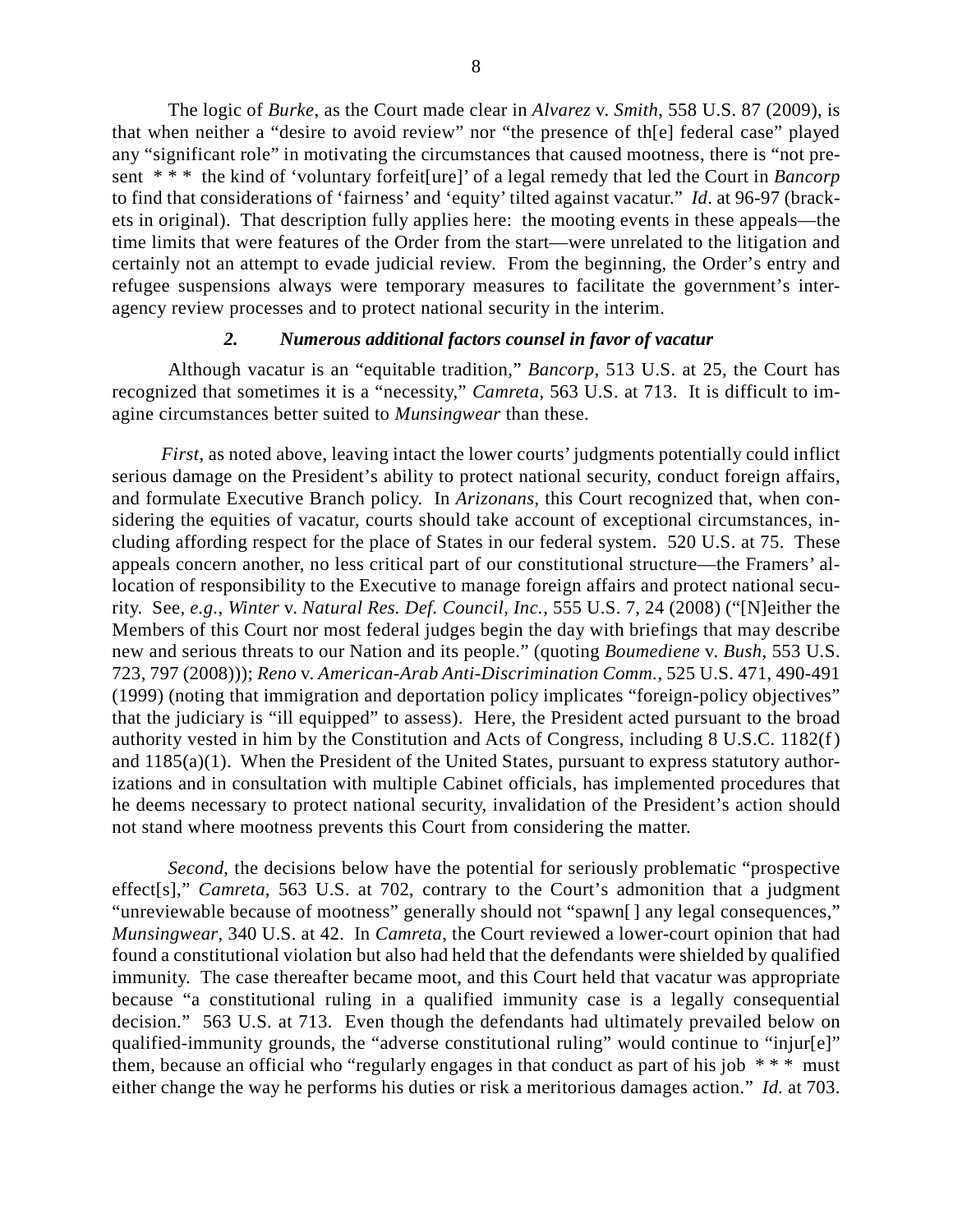Here, although some parts of the lower courts' opinions have been overtaken by events, other parts of the opinions potentially remain "legally consequential." *Camreta*, 563 U.S. at 713. For example, the Ninth Circuit held that the President is generally forbidden by 8 U.S.C.  $1152(a)(1)(A)$  from using country-by-country security assessments to impose nation-specific restrictions on entry, which the court held would constitute "discriminat[ion]," or an unlawful "preference or priority," in the "issuance of an immigrant visa" on the basis of "nationality." J.A. 1209-1210 (citation and emphasis omitted). The Ninth Circuit also held that Section 1182(f) requires the President to provide detailed findings sufficient to satisfy APA-style judicial review, even though the Executive often must withhold this information for national-security and foreign-policy reasons. And the Ninth Circuit held that 8 U.S.C. 1157 prevents the President from directing that fewer refugees be admitted than the maximum number established each fiscal year in consultation with Congress. J.A. 1216-1221.

Those conclusions contravene longstanding government practice. See Gov't Reply Br. 21-22, 25 (describing President Reagan's proclamation barring entry of Cuban nationals and President Carter's order resulting in the denial of visas to Iranian nationals); *id.* at 28 (describing how the government routinely admits fewer refugees than authorized by the annual maximum). The Fourth Circuit's ruling finding anti-Muslim animus likewise risks undermining the President's ability to conduct foreign policy and protect national security in a critical region of the world. Moreover, if the judgments below are not vacated, plaintiffs can be expected to attempt to rely on them in new litigation. The *IRAP* respondents are already challenging the Proclamation in district court based on the Fourth Circuit's holdings, and a separate new lawsuit against the Proclamation has been filed in the same district court. 17-cv-2921 D. Ct. Doc. 1 (D. Md. Oct. 2, 2017). Similarly, respondents in *Hawaii* or other plaintiffs may claim that the Ninth Circuit's decision below disables the Proclamation's country-specific conditions on the entry of foreign nationals into the United States. The lower courts should be considering challenges to the Proclamation anew based on its text, operation, and findings—all of which are materially different from the Order. The government respectfully submits that this is exactly a case where *Munsingwear* vacatur is a "necessity." *Camreta*, 563 U.S. at 713.

*Third*, the decisions below are interlocutory. "The purpose of a preliminary injunction is merely to preserve the relative positions of the parties until a trial on the merits can be held. Given this limited purpose, and given the haste that is often necessary if those positions are to be preserved, a preliminary injunction is customarily granted on the basis of procedures that are less formal and evidence that is less complete than in a trial on the merits." *Camenisch*, 451 U.S. at 395. Here, the lower courts made sweeping rulings about the scope of Executive authority, reviewability, and injunctive relief that could affect future cases. Those rulings including an extraordinary conclusion that the President was motivated by animus disguised as concern for national security, J.A. 219-223 (*IRAP*)—should not be frozen where mootness has deprived the government of "a full opportunity to present [its] case" or to obtain "a final judicial decision based on the actual merits of the controversy." *Camenisch*, 451 U.S. at 396.

*Fourth*, the judgments below rest on what are at best highly dubious determinations of justiciability. This Court in *Arizonans* explained that vacatur was appropriate in part because of the Court's grave doubts about standing, both for the initial plaintiff and the parties attempting to appeal. See 520 U.S. at 72-73. Similar fundamental problems infect these appeals. As